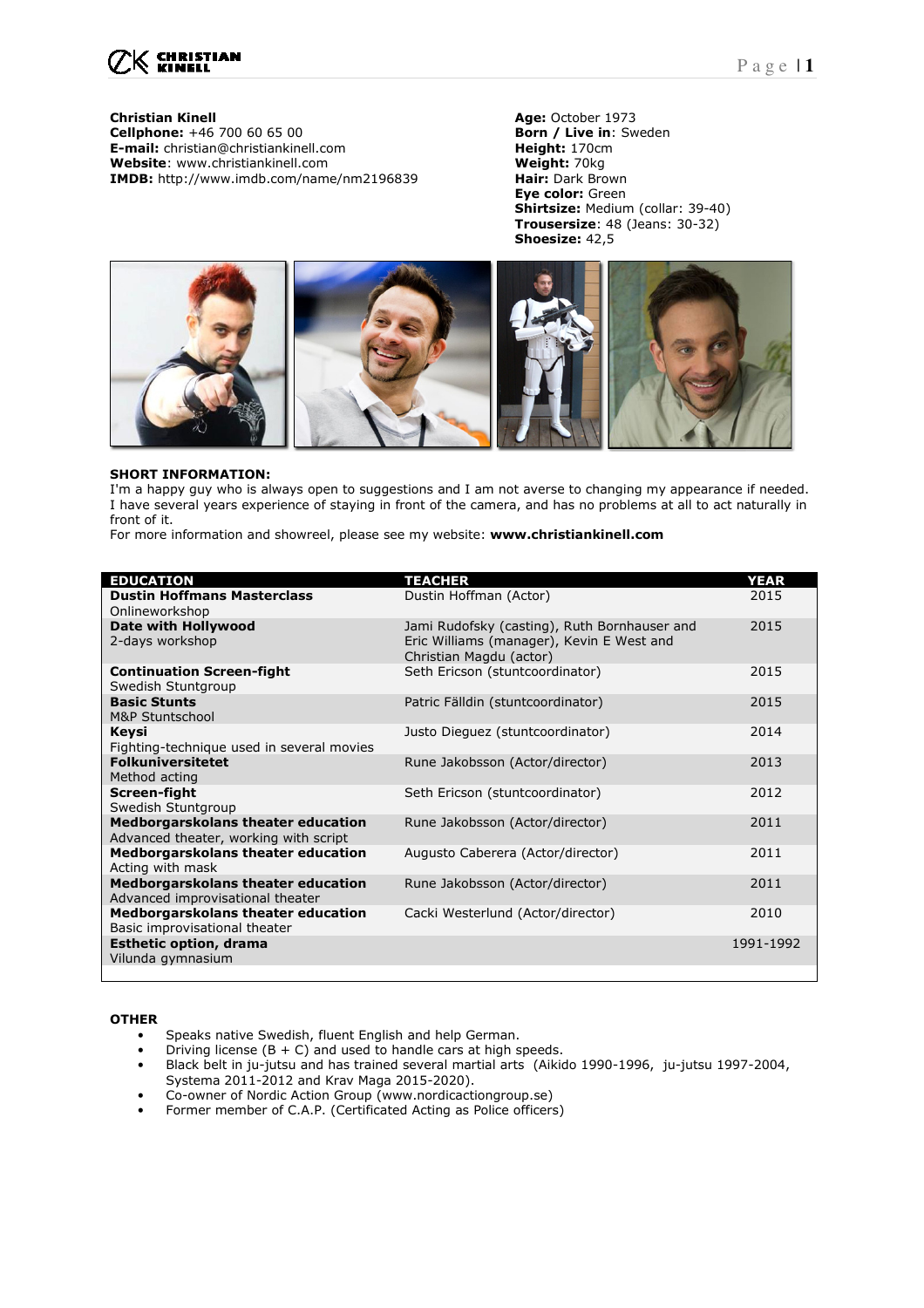## **SMALL SELECTION OF CREDITS IN FILM & TV**

| <b>NAME</b>                             | <b>ROLE</b> | <b>DIRECTOR</b>    | <b>COMPANY</b>                    | <b>YEAR</b> |
|-----------------------------------------|-------------|--------------------|-----------------------------------|-------------|
| Vilsen (Ave Mater)                      | Lead        | Rasmus Tirzitis    | Weko                              | 2016        |
| Partaj                                  | Supporting  | Jonatan Blom Ramel | Kanal 5                           | 2015        |
| <b>Star Wars: Threads</b><br>of Destiny | Supporting  | Rasmus Tirzitis    | Tirzitis Entertainment            | 2014        |
| 100 Code                                | Supporting  | Lisa James Larsson | Red Arrow International and Strix | 2014        |
| Aina 112                                | Supporting  | Tapio Leopold      | Baluba                            | 2012        |

## **SMALL SELECTION OF CREDITS IN COMMERCIALS**

| <b>NAME</b>          | <b>ROLE</b> | <b>DIRECTOR</b> | <b>COMPANY</b>                            | <b>YEAR</b> |
|----------------------|-------------|-----------------|-------------------------------------------|-------------|
| Roboclean Dammsugare | Voiceover   | Luis Boström    | <b>LB Productions</b>                     | 2020        |
| <b>Buzzador</b>      | Lead        |                 | <b>Buzzador</b>                           | 2014        |
| Cygate               | Lead        | Hans Schumacher | Schumacher Musik Produktion<br>and Cygate | 2013        |
| Radio Bandit 106,3   | Lead        |                 | Radio Bandit                              | 2005        |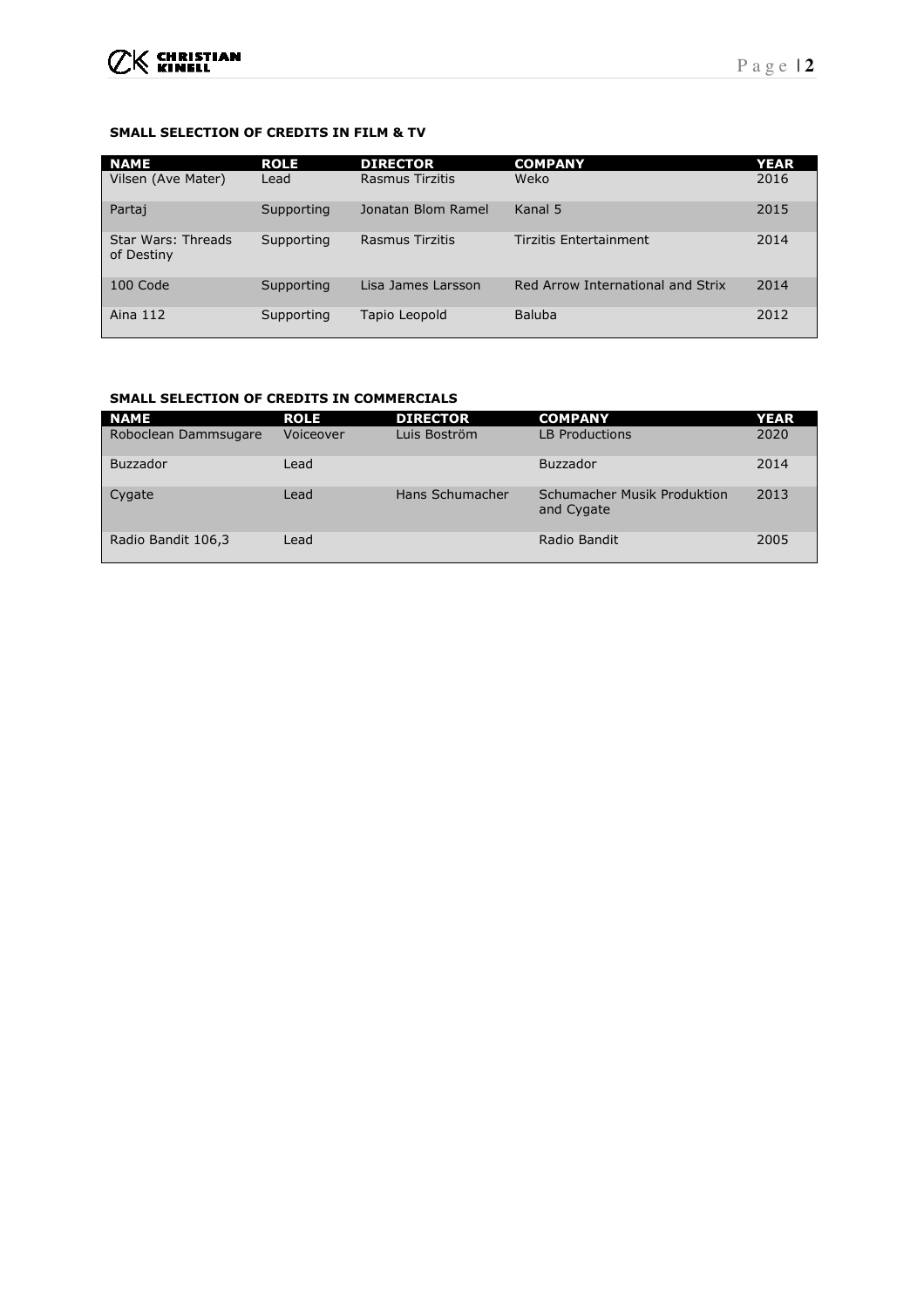

# **PAST EXPERIENCE (in detail)**

| <b>EVENT</b>                                                    | <b>COMPANY</b>                      | <b>DATE</b>                       | <b>ROLE</b>      | <b>DETAILS</b>                                         |
|-----------------------------------------------------------------|-------------------------------------|-----------------------------------|------------------|--------------------------------------------------------|
| Hamilton<br>(Dir: Per Hanefjord)                                | Dramacorp                           | 30 sep                            | Supporting actor | Marcus (OP5-agent)                                     |
| Untold akuten<br>(Dir: Rebecca Johansson)                       | <b>Awardlosing Movies</b>           | 18 sep                            | Lead actor       | Doctor                                                 |
| Varnagel<br>(Dir. Henric Brandt)                                | Faravid af Ugglas                   | 14-15 aug                         | Extra            | Warrior                                                |
| Andra Akten<br>(Dir: Mårten Klingberg)                          | SVT / Nordisk Film /<br>Film i Väst | 26-27 juli<br>$2-3$ aug<br>19 aug | Supporting actor | Part of the theater ensemble                           |
| Vi andra som lider<br>(Dir: Kim Pettersson)                     | Pilotfilm                           | 21 feb 2021                       | Extra            | Welder                                                 |
| Försvar<br>(Dir: Simon Elvås)                                   | Stockholm university<br>of the arts | 4-7 feb 2021                      | Extra            | Part of the Swedish delegation                         |
| Sagan om Karl-Bertil Jonssons<br>Julafton<br>(Dir. Hannes Holm) | <b>SF Studios</b>                   | 9 dec 2020                        | Extra            | Mysterious man                                         |
| Roboclean Dammsugare<br>(Dir: Luis Boström)                     | <b>LB Productions</b>               | 31 oct 2020                       | Voiceactor       | Voiceover in ad                                        |
| Utvandrarna<br>(Dir. Erik Poppe)                                | <b>SF Studios</b>                   | 19-20 oct 2020                    | Extra            | Pritzel-saleman                                        |
| A royal secret<br>(Dir: Lisa James Larsson)                     | SVT / Stella Nova<br>Film           | 17 jul 2020                       | Extra            | Policeman                                              |
| Scifiworld convention,<br>Gothenburg                            | Isberg<br>Entertainment             | 28-29 feb 2020                    |                  | Moderator, and interview<br>Hollywood-actors on stage. |
| Scifiworld convention,<br>Stockholm                             | <b>Isberg</b><br>Entertainment      | 7-8 dec 2019                      |                  | Moderator, and interview<br>Hollywood-actors on stage. |
| Scifiworld convention,<br>Helsingborg                           | Isberg<br>Entertainment             | 5-6 oct 2019                      |                  | Moderator, and interview<br>Hollywood-actors on stage. |
| Home with Home - The Last<br>Jedi<br>(Dir: Luis Boström)        | <b>LB Productions</b>               | 23 apr 2019                       | Voiceactor       | Voice of Alexa                                         |
| Home with Home - 2020<br>(Dir: Luis Boström)                    | LB Productions                      | 10 apr 2019                       | Voiceactor       | Voice of Alexa                                         |
| Scifiworld convention,<br>Malmoe                                | <b>Isberg</b><br>Entertainment      | 30-31 mar 2019                    |                  | Moderator, and interview<br>Hollywood-actors on stage. |
| Scifiworld convention,<br>Gothenburg                            | Isberg<br>Entertainment             | 23-24 feb 2019                    |                  | Moderator, and interview<br>Hollywood-actors on stage. |
| Scifiworld convention,<br>Stockholm                             | Isberg<br>Entertainment             | 17-18 nov 2018                    |                  | Moderator, and interview<br>Hollywood-actors on stage. |
| Scifiworld convention,<br>Gothenburg                            | Isberg<br>Entertainment             | 17-18 feb 2018                    |                  | Moderator, and interview<br>Hollywood-actors on stage. |
| Scifiworld convention,<br>Stockholm                             | <b>Isberg</b><br>Entertainment      | 21-22 oct 2017                    |                  | Moderator, and interview<br>Hollywood-actors on stage. |
| Scifiworld convention,<br>Helsingborg                           | Isberg<br>Entertainment             | 23-24 sep 2017                    |                  | Moderator, and interview<br>Hollywood-actors on stage. |
| Scifiworld convention,<br>Gothenburg                            | Isberg<br>Entertainment             | 8-9 apr 2017                      |                  | Moderator, and interview<br>Hollywood-actors on stage. |
| Swedish Christmas-calendar                                      | <b>Warner Bros</b>                  | 11 mar 2017                       | Supporting actor | Parent                                                 |
| Scifiworld convention,                                          | Isberg                              | 4-5 mar 2017                      |                  | Moderator, and interview                               |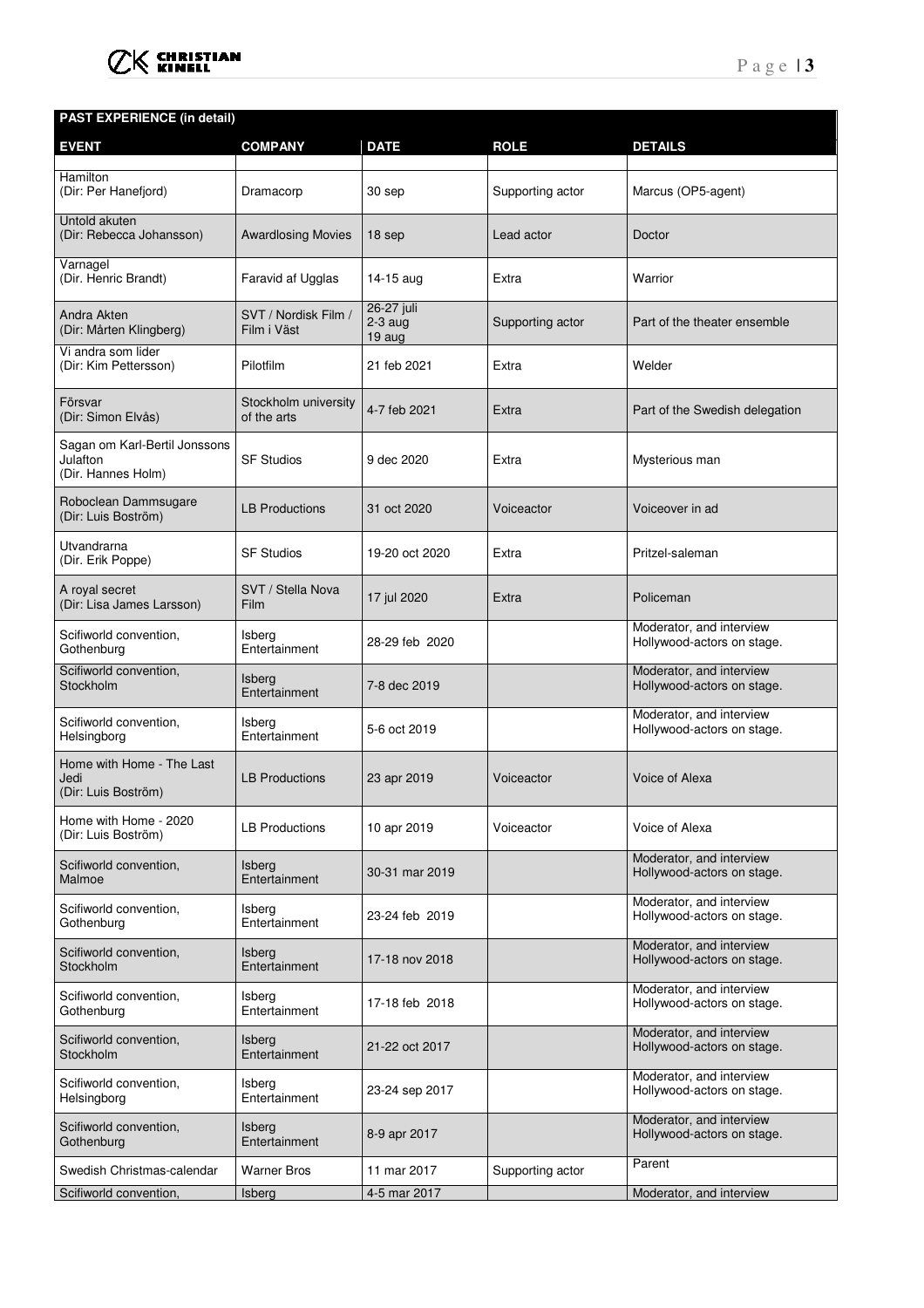

| Malmo                                                                         | Entertainment                                  |                             |                   | Hollywood-actors on stage.                             |
|-------------------------------------------------------------------------------|------------------------------------------------|-----------------------------|-------------------|--------------------------------------------------------|
| Scifiworld convention,<br>Stockholm                                           | Isberg<br>Entertainment                        | 10-11 dec 2016              |                   | Moderator, and interview<br>Hollywood-actors on stage. |
| Scifiworld convention,<br>Helsingborg                                         | Isberg<br>Entertainment                        | 15-16 okt 2016              |                   | Moderator, and interview<br>Hollywood-actors on stage. |
| Nina Söderquist "Vilsen och<br>rädd"<br>(Dir: Henric Brandt)                  | Branbomm Film                                  | 2 aug 2016                  | Lead actor        | Nordström (Musicvideo)                                 |
| Sommar och en jävla massa<br>trubbel<br>(Dir: Magnus Bergström)               | Teaterverkstaden                               | 23 apr 2016                 | Supporting actor  | Gustav                                                 |
| Scifiworld convention,<br>Gothenburg                                          | Isberg<br>Entertainment                        | 2-3 aprl 2016               |                   | Moderator, and interview<br>Hollywood-actors on stage. |
| Scifiworld convention,<br>Malmo                                               | Isberg<br>Entertainment                        | 5-6 mar 2016                |                   | Moderator, and interview<br>Hollywood-actors on stage. |
| The doctor that didn't quit                                                   | Manus AV-<br>produktion AB                     | 23 jan 2016                 | Suppporting actor | Doctor                                                 |
| Scifiworld convention,<br>Stockholm                                           | Isberg<br>Entertainment                        | 5-6 dec 2015                |                   | Moderator, and interview<br>Hollywood-actors on stage. |
| Partaj, Kanal 5<br>(Dir: Staffan Kihlbom)                                     | Baluba                                         | 5 oct 2015                  | Supporting actor  | Police (Bron-parody)                                   |
| Scifiworld convention,<br>Helsinborg                                          | Isberg<br>Entertainment                        | 12-13 sep 2015              |                   | Moderator, and interview<br>Hollywood-actors on stage. |
| Boy Machine<br>(Dir: Michael Lindgren)                                        | FLX                                            | 28 may 2015                 | Supporting actor  | Security guard                                         |
| <b>Hogt Spel</b><br>(Dir: Magnus Bergstrom)                                   | Teaterverkstaden                               | 2-24 may 2015               | Supporting actor  | Hans                                                   |
| Partaj, Kanal 5                                                               | Baluba                                         | 4 may 2015                  | Supporting actor  | Delivery-boy (Bert Karslsson-<br>parody)               |
| <b>Timewars II</b><br>(Dir: Benny von Cinex)                                  | Cinexstudiops                                  | 1 may 2015                  | Lead actor        | Sgt. Claiborne                                         |
| Scifiworld convention, Uppsala                                                | Isberg<br>Entertainment                        | 25-26 aprl 2015             |                   | Moderator, and interview<br>Hollywood-actors on stage. |
| Partaj, Kanal 5                                                               | <b>Baluba</b>                                  | 20 apr 2015                 | Supporing actor   | Warhammer-player (Parody, Zlatan<br>in Stockholm)      |
| Partaj, Kanal 5                                                               | Baluba                                         | 8 apr 2015                  | Supporting actor  | Bartender (Quiz-parody)                                |
| Partaj, Kanal 5                                                               | Baluba                                         | 1 apr 2015                  | Supporting actor  | Hubbe (The Gladiators-parody)                          |
| Vilsen<br>(Dir: Rasmus Tirzitis)                                              | Branbomm Film<br><b>GSW Entertainment</b>      | 5 may 2012 -<br>29 mar 2015 | Lead actor        | Policeofficer Nordström                                |
| Scifiworld convention,<br>Stockholm                                           | <b>Isberg</b><br>Entertainment                 | 29-30 nov 2014              |                   | Moderator, and interview<br>Hollywood-actors on stage. |
| 100 Code<br>(Dir: Lisa James Larsson)                                         | <b>Red Arrow</b><br>International and<br>Strix | 29 aug $-2$ sep 2014        | Supporting actor  | Victim, kidnapped husband                              |
| The Christmas calendar<br>"Piratskattens hemlighet"<br>(Dir: Anna Zackrisson) | Tre vänner                                     | 2 jun 2014                  | Extra             | Flightplane passenger                                  |
| Ad for Buzzador                                                               | Buzzador                                       | 16 maj 2014                 | Lead actor        | "My self"                                              |
| Ad for Cygate Days<br>(Dir: Hans Schumacher)                                  | Cygate                                         | 19 dec 2013                 | Lead actor        | Salesperson                                            |
| Scifiworld convention,<br>Stockholm                                           | Isberg<br>Entertainment                        | 30 nov - 1 dec 2013         |                   | Moderator, and interview<br>Hollywood-actors on stage. |
| SVT debatt                                                                    | <b>SVT</b>                                     | 31 oct 2013                 |                   | "My self" as an actor                                  |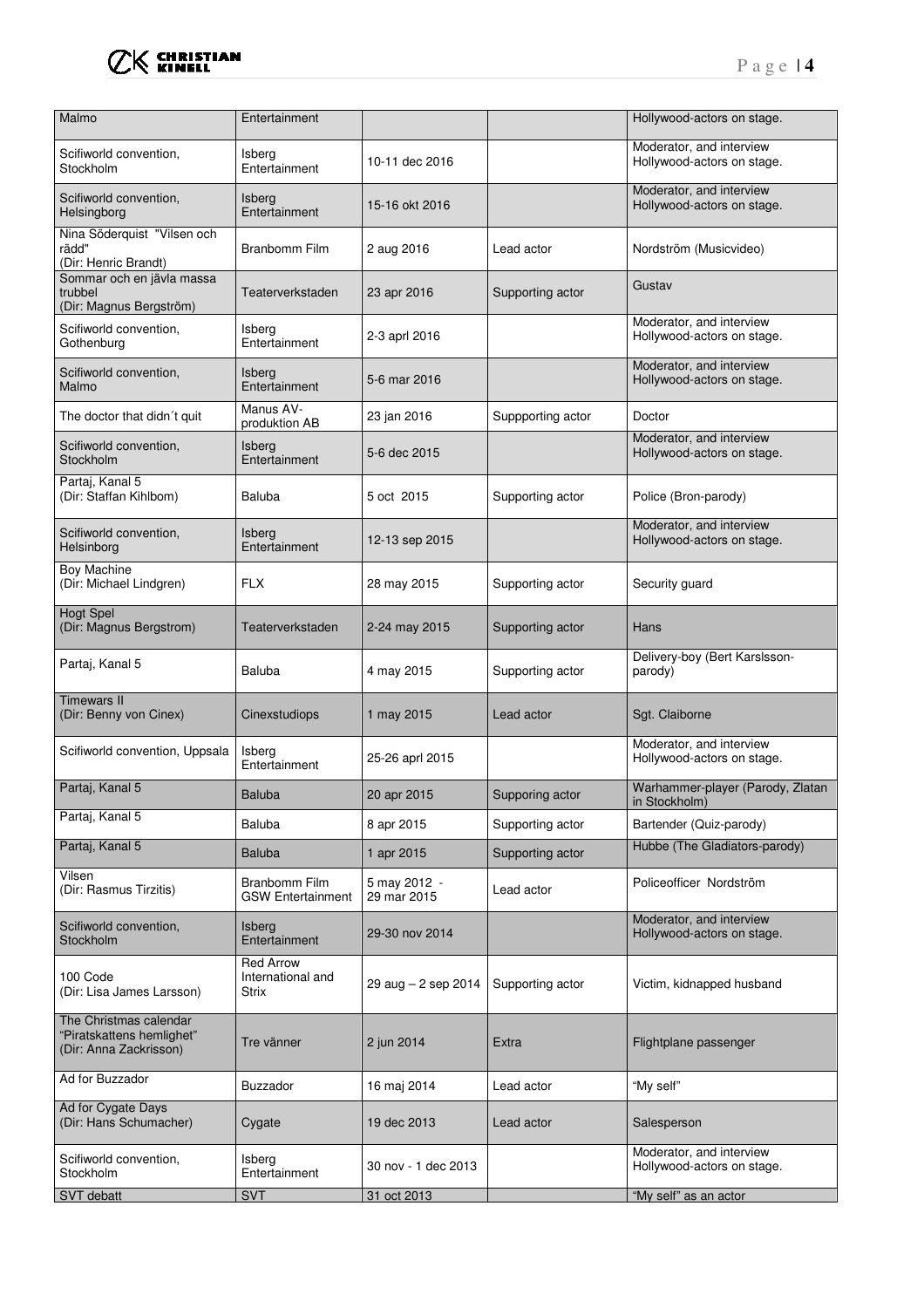

| <b>ZON261</b><br>(Dir: Fredrik Hiller)                                | Kruthuset                                       | 26-30 oct 2013           | Supporting actor | Policeman and military officer                         |
|-----------------------------------------------------------------------|-------------------------------------------------|--------------------------|------------------|--------------------------------------------------------|
| Ad for Cygate Tech Day<br>(Dir: Hans Schumacher)                      | Cygate                                          | 11 oct 2013              | Lead actor       | Reporter                                               |
| Scifiworld convention,<br>Stockholm                                   | Isberg<br>Entertainment                         | 1-2 dec 2012             |                  | Moderator, and interview<br>Hollywood-actors on stage. |
| Ad for Cygate Tech Day<br>(Dir: Hans Schumacher)                      | Cygate                                          | 26 oct 2012              | Lead actor       | Salesperson and Technician<br>(Dualrole)               |
| <b>Holby City</b><br>(Movie Dir: Rob Evans)                           | <b>BBC</b>                                      | 14 oct 2012              | Extra            | Visitor of a restaurant                                |
| Aina112<br>(Movie dir: Tapio Leopold)                                 | <b>Baluba</b>                                   | 10 oct 2012              | Supporing actor  | <b>Sture</b>                                           |
| Aina112<br>(Movie dir: Tapio Leopold)                                 | <b>Baluba</b>                                   | 5 sep 2012               | Supporting actor | Robber / Yoda                                          |
| <b>STHLM Underground</b><br>(Movie dir: Danijela Hodges)              | <b>Baze production</b>                          | 11 feb $-19$ mar<br>2012 | Lead actor       | Fighter                                                |
| Filth<br>(Movie dir: Jon S. Baird)                                    | Film i Väst                                     | 8 mar 2012               | Extra            | Flightplane passenger                                  |
| Min vän Frankie<br>(Movie dir: Alireza Shokouhi)                      | Alireza Shokouhi                                | 4 feb 2012               | Supporting actor | <b>Driver</b>                                          |
| Ad for Maguette                                                       | Point Break                                     | 8 dec 2011               | Extra            | Chairmember of the board                               |
| Johan Falk - Barninfiltratören<br>(Movie dir: Richard Holm)           | Film i Väst                                     | 6 nov 2011               | Supporting actor | Guard                                                  |
| Arvslösa<br>(Movie, dir: Magnus G<br>Bergström)                       | Fck'd up<br>Productions                         | 1 oct 2011               | Supporting actor | Drugabusing cop                                        |
| Gustafsson 3tr<br>(Movie, dir: Kjell Sundvall)                        | Jarowskij                                       | 27 may 2011              | Extra            | Medic                                                  |
| Irene Huss - Den som väntar i<br>Mörkret<br>(Movie dir: Richard Holm) | Illusion Film and<br>Television                 | 11 apr 2011              | Extra            | Narcotics cop                                          |
| Roxette "She's got nothing on<br>(but the radio)"<br>(Musicvideo)     | Origo Express /<br><b>Mats Udd</b>              | 21 dec 2010              | Extra            | Guest at the party                                     |
| Melancholia<br>(Movie, dir: Lars von Trier)                           | Zentropa /<br>FeberCasting                      | 26 jul - 18 aug 2010     | Extra            | Wedding guest                                          |
| Defueld "Spawn"<br>(Musicvideo)                                       | Tirzitis<br>Entertainment                       | 17 jul 2010              | Lead actor       | Man with deathwish                                     |
| Ad jingles                                                            | Radio BSK Bromölla                              | 21 mar 2010              | Voiceover        | Radiojingles                                           |
| Ad for Cygate                                                         | Cygate                                          | 11 jan 2010              | Lead actor       | Office worker                                          |
| Ad for the swedish post                                               | Posten                                          | 11 aug 2009              | Extra            | <b>Brooker</b>                                         |
| Inga Lindström<br>(German movie)                                      | Bavaria<br>Fernsehproduktion<br>GmbH (Tyskland) | 3 aug 2009               | Extra            | Harbour worker                                         |
| Ad for painkiller "Har du<br>mens"                                    | No Fish                                         | 22 juli 2009             | Supporting actor | Shop assistant                                         |
| XL Bygg Mjällby                                                       | Radio BSK Bromölla                              | 6 maj 2009               | Voiceover        | Radiojingle                                            |
| Bromöllakrogen                                                        | Radio BSK Bromölla                              | 6 maj 2009               | Voiceover        | Radiojingle                                            |
| Devian "Assailant"                                                    | <b>Tirzitis</b>                                 | 14 dec 2008              | Supporting actor | Priest with guns                                       |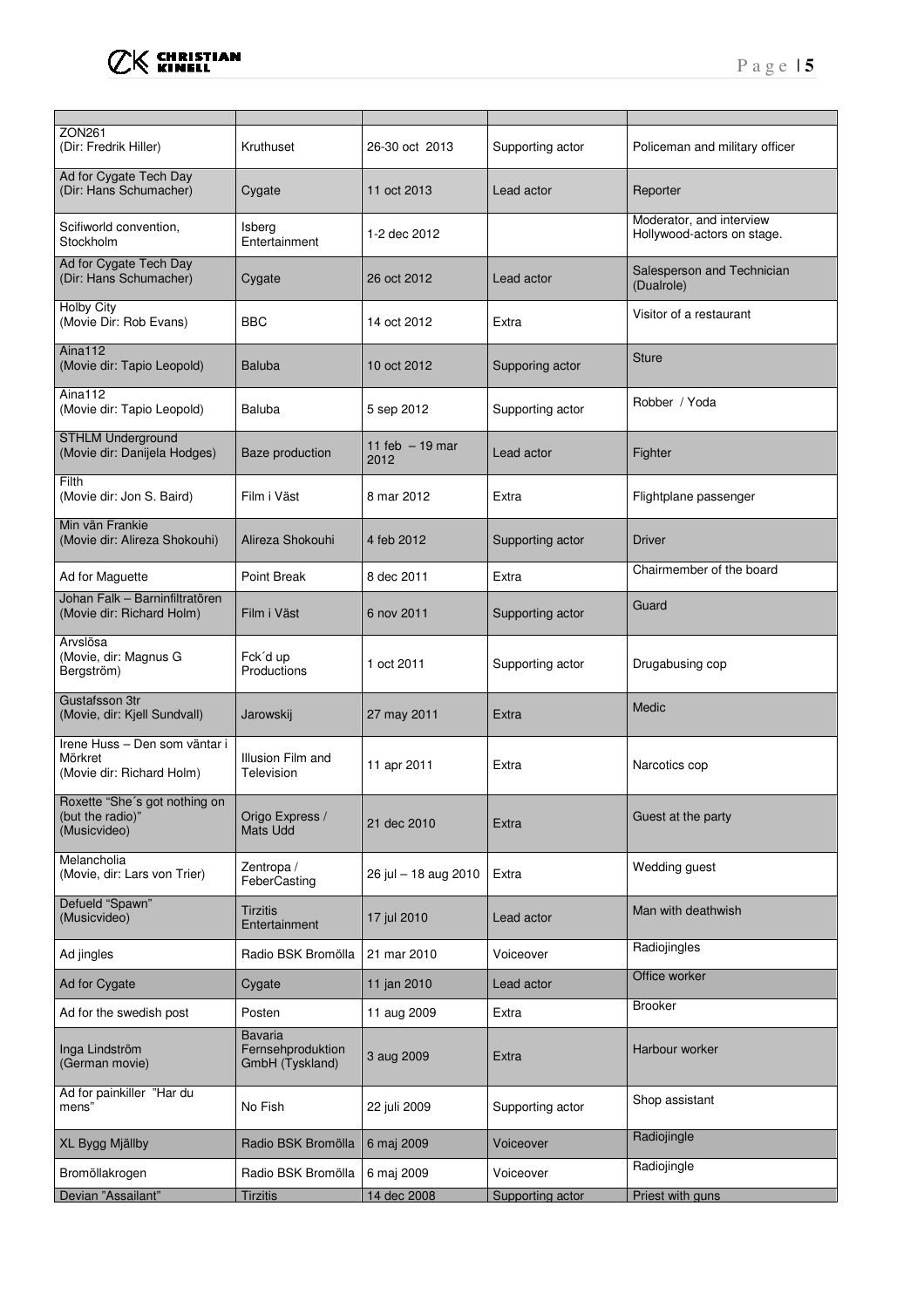

| (Musicvideo)                                                        | Entertainment             |                     |                  |                                                        |
|---------------------------------------------------------------------|---------------------------|---------------------|------------------|--------------------------------------------------------|
| Threads of destiny<br>(Star wars fan-film,<br>dir: Rasmus Tirzitis) | Tirzitis<br>Entertainment | 16 nov 2008         | Extra            | Different people in the background                     |
| Nu blir det hårdröck                                                | Radio BSK Bromölla        | 1 may 2008          | Voiceover        | Radiojingle                                            |
| Beck - Den svaga länken<br>(Movie, dir: Harald Hamrin)              | Filmlance                 | 28 nov 2006         | Extra            | Man passing by                                         |
| Sci-fi convent, Stockholm                                           | Cinema Replicas           | 5 nov 2006          | Lead actor       | Doug Butabi look-a-like<br>(Live performance)          |
| Död vid ankomst<br>(Movie, dir: Henric Brandt)                      | Branbomm film             | 16 sep 2006         | Extra            | Swat-team member                                       |
| Ad for ICA                                                          | <b>Social Club</b>        | 13 sep 2006         | Supporting actor | Postman                                                |
| Död vid ankomst<br>(Movie, dir: Henric Brandt)                      | Branbomm film             | 9 jul 2006          | Supporing actor  | Security staff<br>(Movie)                              |
| Threads of destiny<br>(Star wars fan-film,<br>dir: Rasmus Tirzitis) | Tirzitis<br>Entertainment | 19 nov 2005         | Supporting actor | Jedi (in council)                                      |
| Darin "Who's that girl"<br>(Musicvideo)                             | Harakiri                  | 16 oct 2005         | Extra            | People at the accident                                 |
| Threads of destiny<br>(Star wars fan-film,<br>dir: Rasmus Tirzitis) | Tirzitis<br>Entertainment | 2 oct, 5-6 nov 2005 | Extra            | Stormtrooper                                           |
| Extraliv<br>(TV-production)                                         | TV400                     | 29 oct 2005         | Supporting actor | Intervjuew                                             |
| Ad for Vodafone                                                     | Tre vänner                | 6-7 sep 2005        | Extra            | Callcenter-employee                                    |
| Kronprinsessan<br>(TV-production)                                   | <b>SVT</b>                | 10 jun 2005         | Supporting actor | Ad-guru                                                |
| Star Wars III premiere                                              | <b>SF Kista</b>           | 18 may 2005         | Lead actor       | Stormtrooper<br>(Live performance)                     |
| Star Wars III premiere                                              | Radio Bandit 106,3        | 16-18 may 2005      | Lead actor       | Stormtrooper, radio-dj<br>(Live performance)           |
| Lika som Du (Samtidigt i<br>Märsta)<br>(TV-production)              | <b>SVT</b>                | 4 apr 2005          | Stand-in         | Stand-in for an maincharacter actor                    |
| Lika som Du (Samtidigt i<br>Märsta)<br>(TV-production)              | <b>SVT</b>                | 30 mar-1apr 2005    | Extra            | Wedding guest                                          |
| Lika som Du (Samtidigt i<br>Märsta)<br>(TV-produktion               | <b>SVT</b>                | 6 mar 2005          | Extra            | Visitor at the hair saloon                             |
| Samantha<br>(TV-production)                                         | Z-tv                      | 1 nov 2004          | Guest lead actor | Stormtrooper, and interwiev with<br>me as an collector |
| Livet enligt Rosa<br>(TV-production)                                | <b>SVT</b>                | 26 oct 2004         | Supporting actor | Bodyguard and policeoffice                             |
| Ad for Diners Club                                                  | Efti                      | 9 sep 2004          | Extra            | Visitor at the movie                                   |
| <b>WEKO</b>                                                         | <b>WEKO</b>               | 4 sep 2004          | Model            | Model for the weko webpage                             |
| Rana                                                                | <b>GWS Entertainment</b>  | Aug 2004- jun 2006  | Lead actor       | Kriminalinspektör Nordström<br>(Långfilm)              |
| Ad for Toyota Porte                                                 | Moviemall                 | 13 jun 2004         | Supporting actor | Clown                                                  |